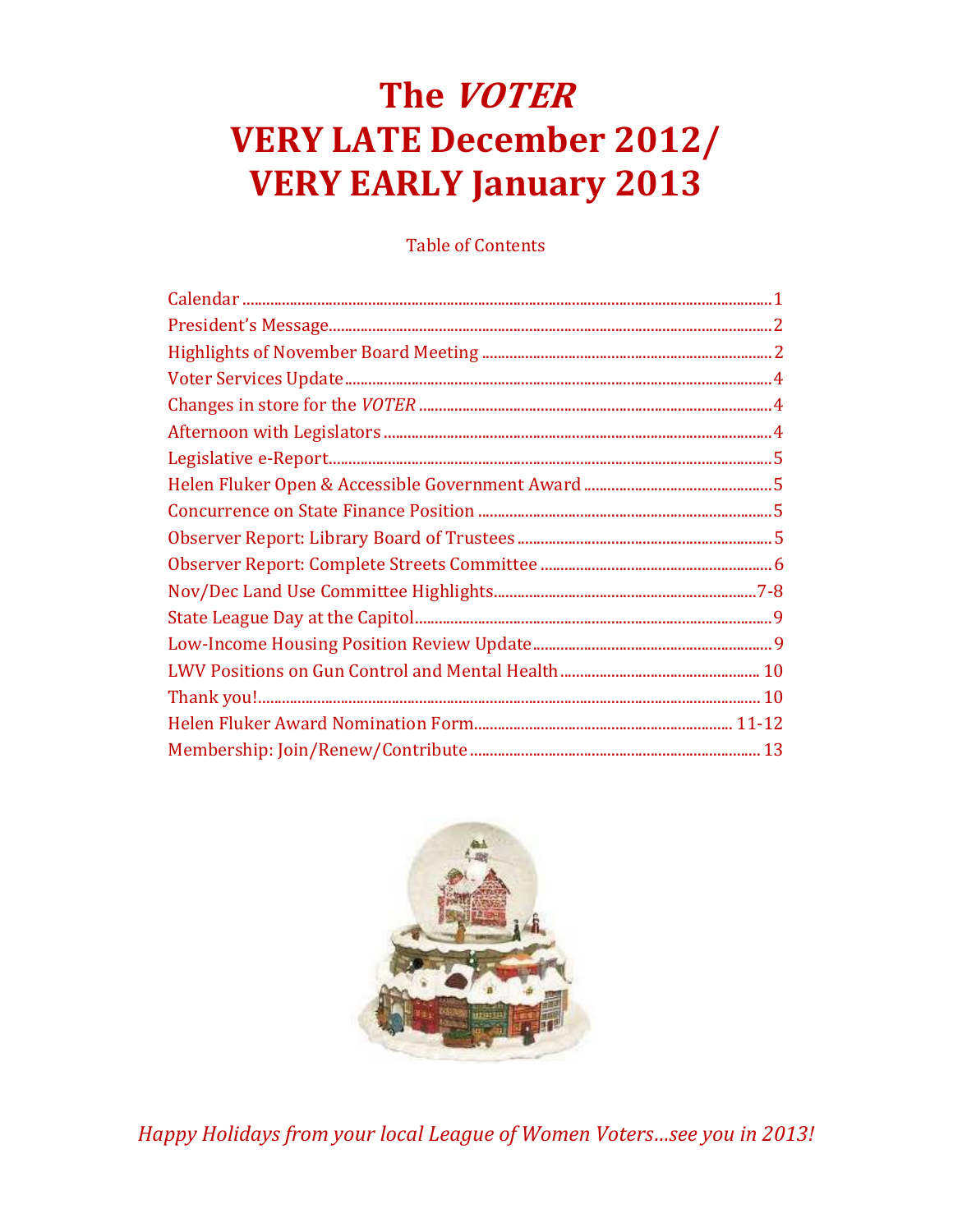

# TheVOTER

Bulletin of the League of Women Voters of Lawrence/Douglas County, Kansas PO Box 1072 • Lawrence KS 66044-1072

The League of Women Voters is a non-partisan political organization encouraging the informed and active participation of citizens in government and influencing public policy through education and advocacy.

| President:                 | Melinda Henderson   | president@lawrenceleague.com                   |                        |
|----------------------------|---------------------|------------------------------------------------|------------------------|
| Membership:                | Bonnie Dunham       | membership@lawrenceleague.com                  |                        |
| <b>Guest Voter Editor:</b> | Melinda Henderson   | votereditor@lawrenceleague.com                 |                        |
| Local League:              |                     | www.lawrenceleague.com www.facebook.com/lwvldc | www.twitter.com/lwvldc |
| State League:              | http://www.lwvk.org | lwv.kansas@gmail.com                           | (785) 234-5152         |
| National League:           | http://www.lwv.org  |                                                | (202) 429-1965         |

# League Calendar

| Thu Jan 10            | LWV L/DC Board Meeting. Plymouth Congregational Church, 945 Vermont St               |
|-----------------------|--------------------------------------------------------------------------------------|
| 7:00 PM               | All League members are invited to attend.                                            |
| Sat Jan 19            | Afternoon with our Legislators. Home of Rita and Joe Spradlin.                       |
| 4:00PM                | This is a League members-only event; guests of League members are welcome.           |
| Sat Jan 19            | <b>LWV L/DC Land Use Committee Meeting.</b> Community Mercantile, 901 Iowa St        |
| 7:00PM                | All League members are invited to attend.                                            |
| Wed Feb 13            | State League Day at the Capitol. Kansas Bar Association, 1200 SW Harrison St, Topeka |
| 9:00AM                | All League members are invited to attend.                                            |
| Thu Feb 14            | <b>LWV L/DC Board Meeting.</b> Plymouth Congregational Church, 945 Vermont St        |
| 7:00 PM               | All League members are invited to attend.                                            |
| Feb <sub>23</sub>     | Deadline for nominations for Helen Fluker Open and Accessible Government Award.      |
| Sat Mar 2             | Voter Education Coalition Candidate Fair. Carnegie Building, 200 W Ninth St          |
| 10:00AM               | Open to the public.                                                                  |
| Sat Mar 9             | Helen Fluker Award Luncheon. Smith Center, Brandon Woods, 4730 Brandon Woods Ter     |
| 11:30AM               | All League members are invited to attend.                                            |
| Wed Mar 13<br>7:00 PM | Advance Voting Begins. Lawrence City Commission and USD 497 Elections.               |
| Thu Mar 14            | LWV L/DC Board Meeting. Plymouth Congregational Church, 945 Vermont St               |
| 7:00 PM               | All League members are invited to attend.                                            |

 $\_$  , and the set of the set of the set of the set of the set of the set of the set of the set of the set of the set of the set of the set of the set of the set of the set of the set of the set of the set of the set of th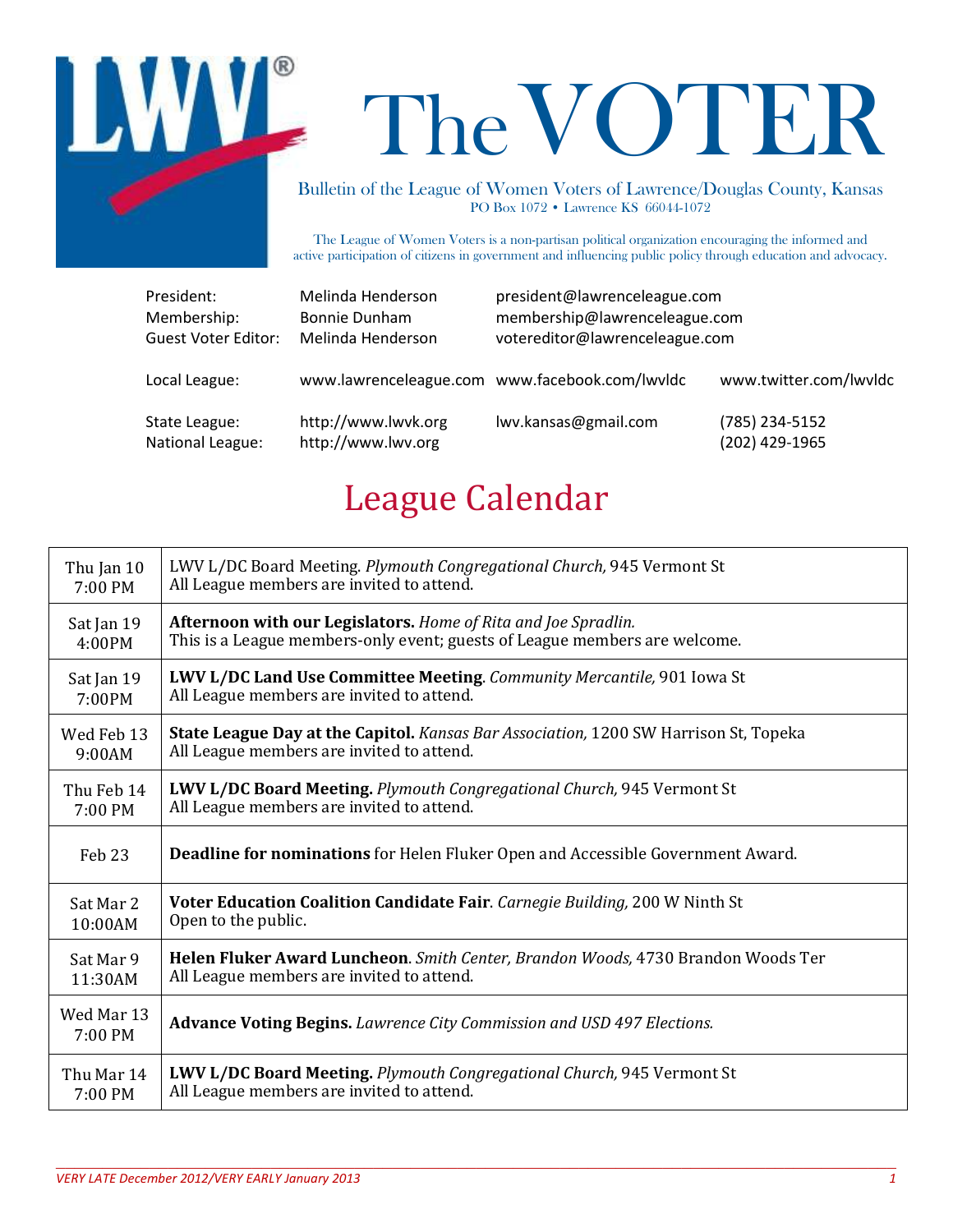## Message from the President

I'm now halfway through my shortened term as your President and feel great about everything the League has accomplished thus far, including:

- Registering 296 voters at over 30 events, including over 50 newly naturalized citizens as firsttime voters, in anticipation of the November election, and the Lawrence Journal-World recognized our efforts with an editorial.
- Participating in several Voter Education Coalition events to introduce candidates for the 2012 elections to the community.
- Celebrating the first National Voter Registration Day with a proclamation from the Lawrence City Commission.
- Writing an op-ed about why the local races matter to every voter in Douglas County, which was published the week before the election.
- Acknowledging the 100th anniversary of the Kansas state constitutional amendment giving women the right to vote in the state of Kansas (eight years before the  $19<sup>th</sup>$  national constitutional amendment in 1920!). We plan to celebrate that anniversary at our annual Afternoon with the Legislators in January.
- Providing an opportunity for citizens to attend a "City Hall Updates" presentation by City Manager, Dave Corliss.
- Beginning an examination of our local position on Low-Income Housing to determine if we need to re-study it and provide an update.
- Reaching concurrence with the state re-study of our position on state finance.
- Updating our social media outreach to increase our visibility.
- And, of course, providing feedback to local and state officials about various issues of concern.

I want to thank everyone who contributed to the accomplishments listed above and look forward to working with the membership during the next four months as we look ahead to the following events and opportunities:

- Continuing to re-study our local position on Low-Income Housing and determine if the position should be updated.
- Spending an afternoon with our newly elected state legislative delegation to discuss our joys

and concerns (I use that phrase loosely) with the 2013 agenda.

- Participating in the annual State League Day at the Capitol.
- Working with the Voter Education Coalition to provide opportunities to meet candidates running for Lawrence City Commission and USD 497 School Board positions.
- Continuing to work closely with the Douglas County Clerk's office regarding changes in the voter registration process beginning January  $1^{st}$ .
- Celebrating the Helen Fluker Open and Accessible Government award winner with our annual luncheon.
- Attending the State League convention in April.
- Preparing for the annual Mabel Stucky Scholarship Award.
- And topping our year off with the annual meeting in April.

Please have a safe and happy holiday season. I hope to see many of you at the Afternoon with the Legislators on January 19<sup>th</sup>!

*— Melinda Henderson, President* 

#### Highlights of November Board Meeting Plymouth Congregational Church, 925 Vermont St November 8, 2012, 7–9 p.m.

**Present:** Melinda Henderson (President), Milton Scott (Vice President), David Burress (President Elect), Marjorie Cole (Treasurer), Caleb Morse (Secretary); Directors: Bonnie Dunham, James Dunn, Sally Hayden, Cille King, Marlene Merrill. **Absent:** Margaret Arnold, Ruth Lichtwardt. **Others:** Members Marilyn Roy and Nancy Dunn.

**Treasurer's report.** Marjorie reported total income for Oct of \$605 (\$555 in dues, \$50 from one contribution); and expenses of \$1,115.76 (\$575 for contractual services, \$443.25 for the second quarter LWVK per member payment, \$58.66 for Voter Services, and \$38.85 for Administration). Net outflow was –\$510.76.

As of 1 Nov, balances in various accounts were as follows: Checking = \$1,897.20, Money Market = \$2,100.65 Stucky =  $$6,369.62$ , Judiciary =  $$593.58$ , Education Fund (LWV EF) =  $$528.67$  [A  $$500$  donation was made to the Education Fund. The second quarter pmp was paid Nov. 5, after acknowledgement of its receipt by LWVEF.]. The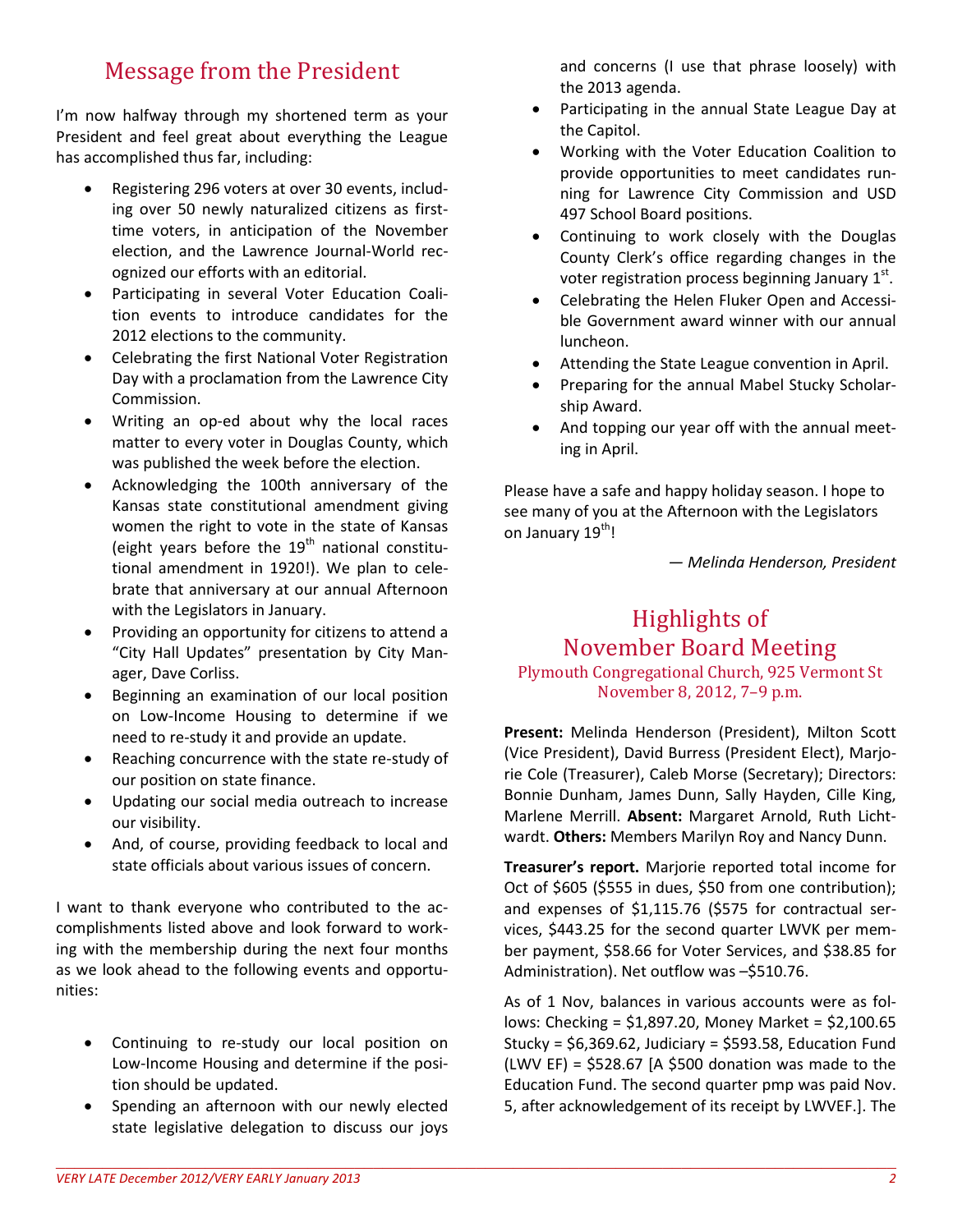Dues Scholarship fund (a subset of the General Fund) currently has \$190 available.

**President's Report.** Melinda's report presented several goals and objectives for the remainder of the League year, and what she had been doing to fulfill them. These included: Continue to work to streamline board meetings with written reports ahead of time; Increase visibility with social media and in representing the League to various officials and at various events; Budget and fundraise for the remainder of the fiscal year; Continue to think of ways to move the League forward in other ways.

Melinda had represented the League on election night, personally inviting several State House and Senate election winners to participate in our Afternoon with the Legislators. We discussed the possibility of inviting a few others, whose districts just enter small areas of the county and also the State Board of Education members who represent Douglas County. A suggestion to invite as guests the City and County Commissioners, as well, was nixed, due to provisions of the Kansas Open Meetings Law, which prohibits a quorum of elected boards from meeting outside public venues.

We need to budget creatively for several large items, including resolving the issue of how and how many paper copies of the Voter we mail, as well as funding travel to State Convention and National Council later in the year. Melinda suggested adding a Paypal account to our website to solicit contributions and will investigate that possibility.

**Membership MLD Committee report.** Bonnie reported that two new members joined in the last month (Pam Staab and Tom Harper), and that all new members were sent welcome letters. About 25 members attended the Brown Bag Lunch on October  $13<sup>th</sup>$  at Fire Station 5. Speaker Mary Lindsay presented on "Corporate personhood: Is democracy for sale?" The next event was planned for November  $12<sup>th</sup>$  at the Carnegie Library with City Manager David Corliss speaking on city projects and the budget.

We discussed creating new membership categories (supporting and sustaining), in addition to the present individual and household memberships, to accommodate those members who wish to contribute more than just enough to cover their PMPs.

LWVK reported that LWV L/DC had increased our membership by 5.2% between Jan 2011 and Jan 2012. This compared fairly well with other Leagues across the state; some saw a negative change.

**Voter Services Committee report.** Melinda reported on what she had done to increase League visibility in October, activities that included writing an op-ed about the election and how it affected everyone at the local level and giving an interview the previous Monday on KLWN about an article that appeared in the Lawrence Journal-World, which highlighted the  $100<sup>th</sup>$  anniversary of the amendment to the state constitution that gave women the right to vote.

Cille will serve as League's representative to the Voter Education Coalition during the spring election cycle. Melinda reported successful preparation of voter guides. Only 3 candidates did not respond. The guides were posted as PDFs on our website, which got a lot of hits the last two weeks before the election (756 hits in the 3rd week of Oct, but 1445 the week after). She also entered all candidates and their responses into Vote 411, but since it was having such technical difficulties and the site was being remodeled on a daily basis, she did not publicize it too much.

**Land Use Committee report.** Marlene reported that she had attended the previous LUC meeting and the tough agenda included a proposed zoning category for truck stops which could occur in the future, and a new proposal for development for a sports complex at the junction of 6th St and the SLT. (*For the full report of the LUC meeting, please see Page 7.)* 

**Affordable Housing Study Committee report.** James reported that one problem seems to be that there are lots of issues on the horizon with housing the elderly. These and other populations are not adequately addressed in our 1975 position. So, it seems that we need to include some language to cover these populations. Milton added that the people who attended the first meeting said they needed more information on what kind of housing is available. James and Milton will bring back more information at the December meeting.

**LWVK report.** James noted that the State Board was to meet on 17 Nov.

*VOTER* **and Guest** *VOTER* **editors.** Emily Pabst will produce the Nov Voter. Ruth Lichtwardt will produce the Dec Voter. Guest editors will produce future Voters based on Ruth's 2013 schedule.

**Fundraising Letter.** Bonnie will help Melinda write the fundraising letter; Marjorie will help formulate the list of recipients; Melinda will put out a call for help in stuffing the envelopes.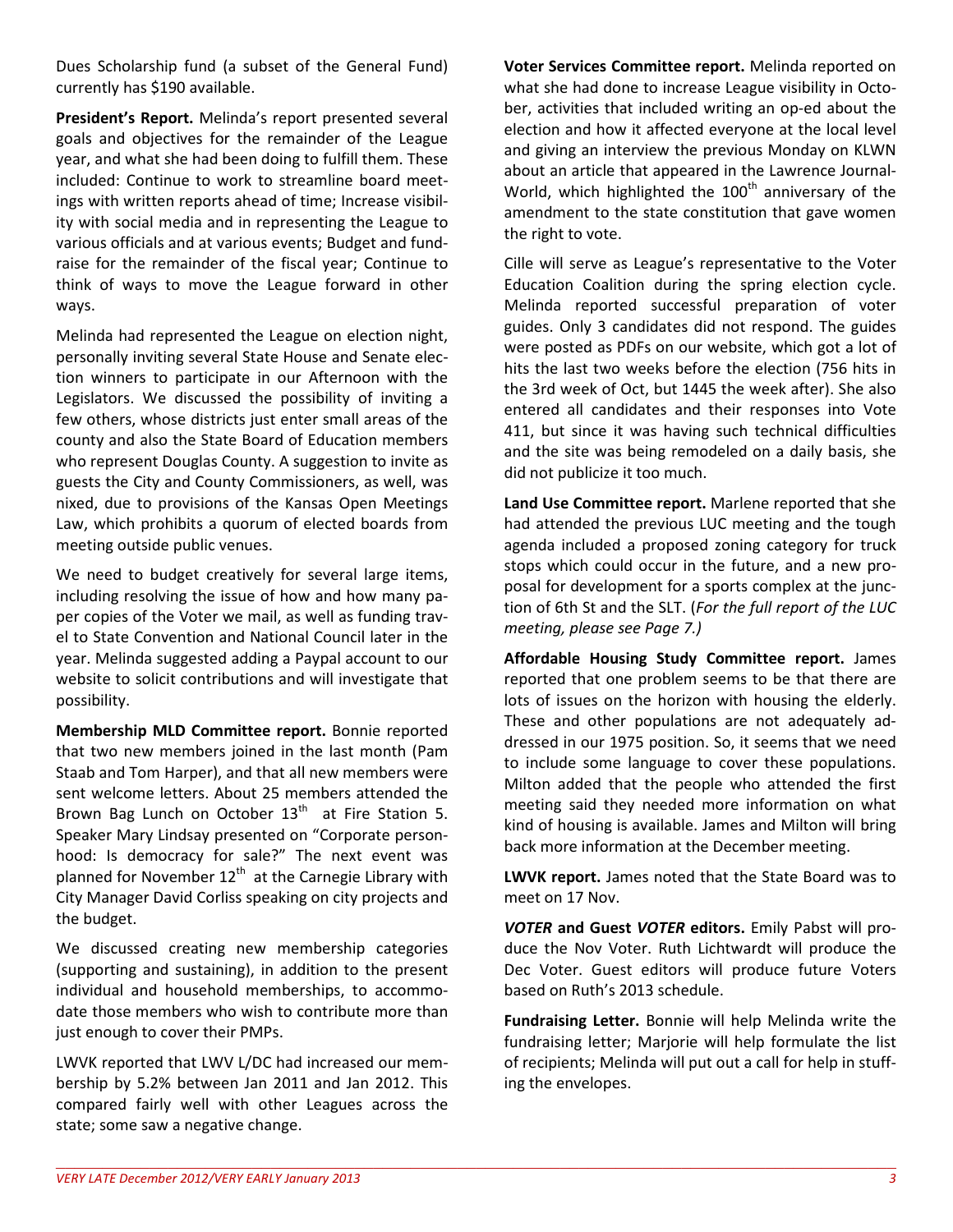**State Re-Study on State Finance Position.** Marlene announced that the concurrence meeting would take place on 1 Dec, 10 am-12 pm, at Fire Station 4.

**New member orientation.** Bonnie plans to send all new members a special invitation to our Afternoon with the Legislators event in January. New Member packets need to be made to distribute to our new members. *Any volunteers for that project?* 

*VOTER* **distribution method**. David estimated that we can save at least \$1000 by emailing the *VOTER* as much as possible. A proposal is forthcoming.

**Portfolios.** David distributed a proposed set of Board Member Responsibilities that he had drawn up. We will review and discuss these at our next meeting.

**Social media**. Melinda noted that we have 67 Facebook likes and 336 Twitter followers, with lots of re-tweets.

*submitted by Melinda Henderson, President* 

## Voter Services Update

**Voter Registration Events.** We are waiting until after the new year to determine what our procedures will be regarding voter registration, due to the new "proof of citizenship" requirement that goes into effect January 1.

**Voter Education Coalition.** League is a member of the Voter Education Coalition, a local, non-partisan organization created to promote civil dialogue and broad participation of citizens and candidates through community forums.

The VEC has scheduled a Candidate Fair for the spring local elections for Saturday, March 2, 2013, 10am-noon, at the Carnegie Building.

Cille King will be the League's representative to the VEC for the upcoming spring elections. Thank you, Cille.

**Voter Guide.** We will want to do Voter Guides for the spring elections. Any volunteers?

**USD 497 Bond Issue.** There will be a "no tax-increase" bond issue on the spring ballot. How do we feel about that? Do we want to take a position on it? If we do, we'll need some volunteers to research it and see how it lines up with our position on funding education. If you're interested in working on this project, please contact Cille at VoterServices@lawrenceleague.com.

*submitted by Melinda Henderson, Chair, Voter Services* 

## Changes in store for the *VOTER*

We had sort of a snafu with the production of the December *VOTER.* So this edition is the VERY LATE December/VERY EARLY January and the next *VOTER* will be published in February.

That said, The end has arrived. No, not 12/21/12 (which we all seemed to survive just fine), but close. At our December meeting, the board finalized the idea to try to "go green" beginning with the next *VOTER* and use email and our website as much as we can to distribute our monthly newsletter. We estimate that we can realize a potential savings of up to \$1700 annually if we do this. Currently, we print and mail to approximately 130 recipients…this has cost us an average of nearly \$200/month the past year.

I would like to see more of our fundraising profits go to meeting our goals of Voter Service/Citizen Education and Action and Advocacy and believe this is a step in the right direction toward meeting those goals.

All members with email addresses (everyone with an email address should be a member of our google groups list) will be contacted to find out if you need to receive a printed copy of the VOTER. All members without email will continue to receive a printed copy. Our goal is to pare down the entire list to around 50 printed and mailed copies per month.

*submitted by Melinda Henderson, President* 

## *Afternoon with the Legislators*  January 19th

Rita and Joe Spradlin have graciously agreed to once again host our annual Afternoon with the Legislators this year. It will be from 4-6PM (approximately an hour after the end of the televised KU basketball game away, at Texas). Douglas County is represented by 3 senators and 6 representatives. We hope all will be able to attend. We've invited State Board of Education members Janet Waugh and Carolyn Campbell to attend this year, as well.

(Per my concerns about personal security that was printed in the last *VOTER:* I take this very seriously, especially with print and social media. Therefore, no member's telephone number, home address, or email address will be published in the *VOTER* or on our website. So watch your mail and email for more details, including the address where the event will be held.)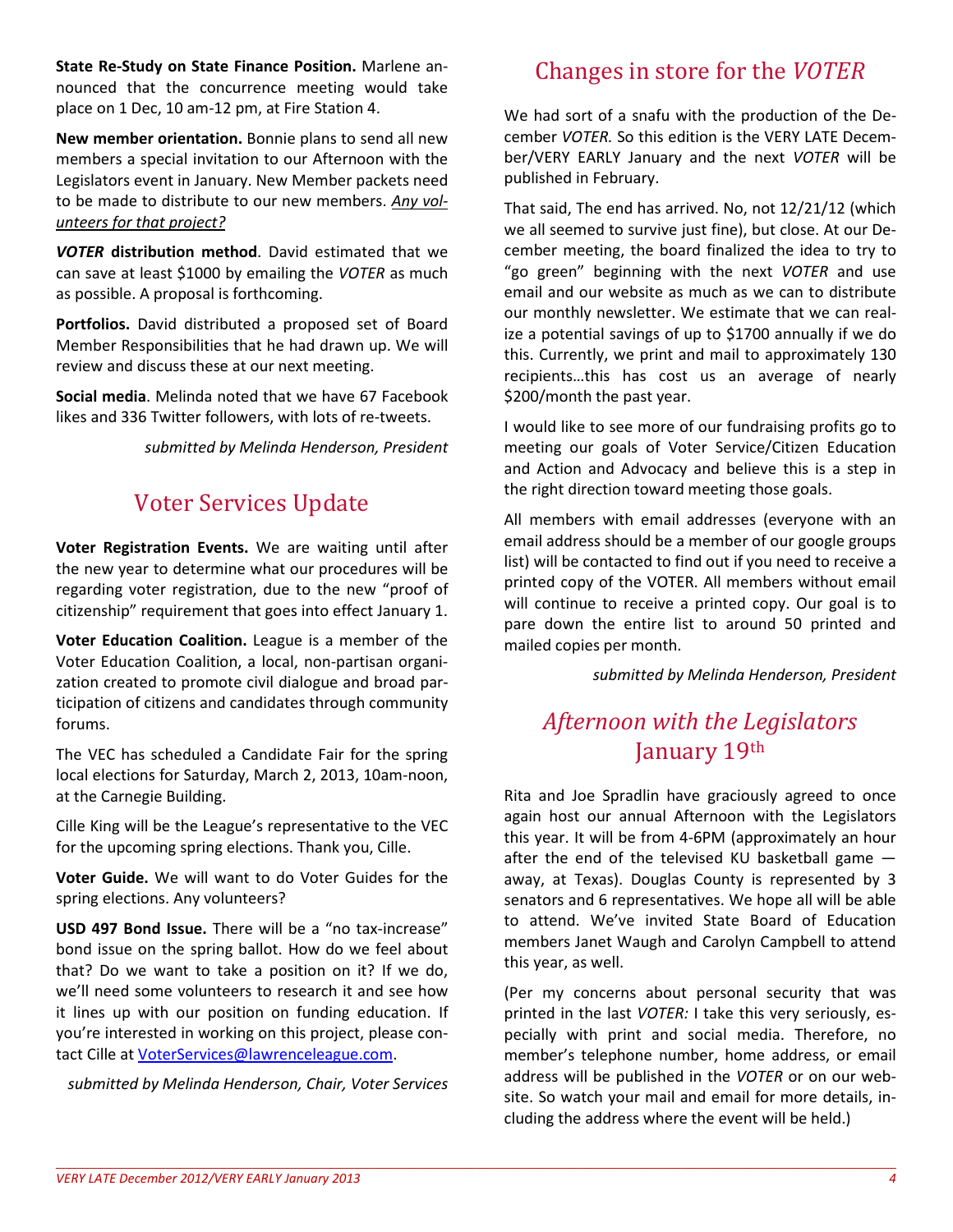Adhering to tradition, Board members will provide the treats, but feel free to bring something to share if you'd like. We'll also be celebrating our 100<sup>th</sup> anniversary of Kansas Women's Suffrage (a little late, since the actual date was the day before elections in November and we were a little busy then) so we'll have a birthday cake to share, as well.

*submitted by Melinda Henderson, President* 

## Legislative e-Report Begins Again

Speaking of our legislators, Paul Johnson, LWVK's Legislative Liaison, submitted his first Legislative e-Report on December  $18<sup>th</sup>$ . It was emailed to everyone on our Google Groups email list. Besides, balancing the state budget, Paul identified the following potential challenges for the 2013 legislature:

- Possible Attempt at Redistricting
- Immigration Reform
- Privitization of Medicaid Kancare
- Water and the Environment
- Kansas Court Of Appeals Judicial Selection
- Children's Initiatives Fund
- Kansas Oil & Gas horizontal drilling/fracking

We'll be sure to touch on as many of these issues as possible when we meet with our legislators on January 19<sup>th</sup> and also at State League Day at the Capitol on February 23<sup>rd</sup>.

## Helen Fluker Open and Accessible Government Award

Save the date! The LWV L/DC Board has approved the date of Saturday, March 9, 2013 for the Helen Fluker Award Luncheon, and the Smith Center at Brandon Woods has agreed to cater the luncheon again this year. We'll gather, pay for our meals and socialize with one another at 11:30 a.m., but lunch will be served at 12 noon.

The winner of the Helen Fluker Open and Accessible Government Award will be honored on this occasion. Each year the Fluker Award honors a Douglas County resident who has shown outstanding leadership in promoting citizen participation in government. Check your February Voter for more information on the inspiration for this award and the nominating process.

A nomination form is included in this *VOTER* if you'd like to nominate someone. The deadline to receive nominations is February 23<sup>rd</sup>.

> *submitted by Lee Ketzel, co-Chair, Helen Fluker Award Committee*

#### Reaching Concurrence on State Finance Position Saturday, December 1st, 10am, Fire Station #5

13 League members met for two hours on Saturday, December  $1<sup>st</sup>$  to reach concurrence on the revised State Position on Finance. A lively discussion was led by Carol Jacobson (who co-chaired the State re-study and Marlene Merrill (who was a member of the State re-study committee). Several suggestions were made to tighten up and clarify the wording of the revised position and these suggestions will be submitted to the State League by the end of the year. We look forward to seeing how our new updated position will read.

## Observer Report

Lawrence Public Library Board of Trustees Meeting November 12, 2012, 4:30-5:30 p.m.

Board Members Present: Deborah Thompson, President; Fran Devlin, Secretary; Joan Golden, Treasurer; Ursula Minor, Chris Burger, David Vance. Absent: Terry Leibold. Library Staff: Brad Allen, Director; Kathleen Morgan, Library Foundation Director; Susan Brown, Marketing Director; Tom Davin, Kim Fletcher, Lynn Koenig, Amanda McConnell, Sherri Turner. Friends of the Library: Susan Craig Guests: John Wilkins, Gould Evans; Tracy Green, Dennis Odgers, BA Green; Elinor Tourtellot, League of Women Voters

**Directors Report:** Brad said the bids for the move would be opened tomorrow at 2:00, with a follow-up review and decision. He noted the success of the Banned Books Week trading card project. He said the option for a charging station for electric cars would be considered as an alternate bid in the construction project. John Wilkins noted that they have only awarded the garage bids that are critical to its construction. They will hold other bids until further along in the project after bids for the library itself have come in.

**Foundation Report:** Kathleen noted that Dr. Bob books have been renamed Dr. Bob Readers due to a copyright conflict. She has worked with the Friends to create a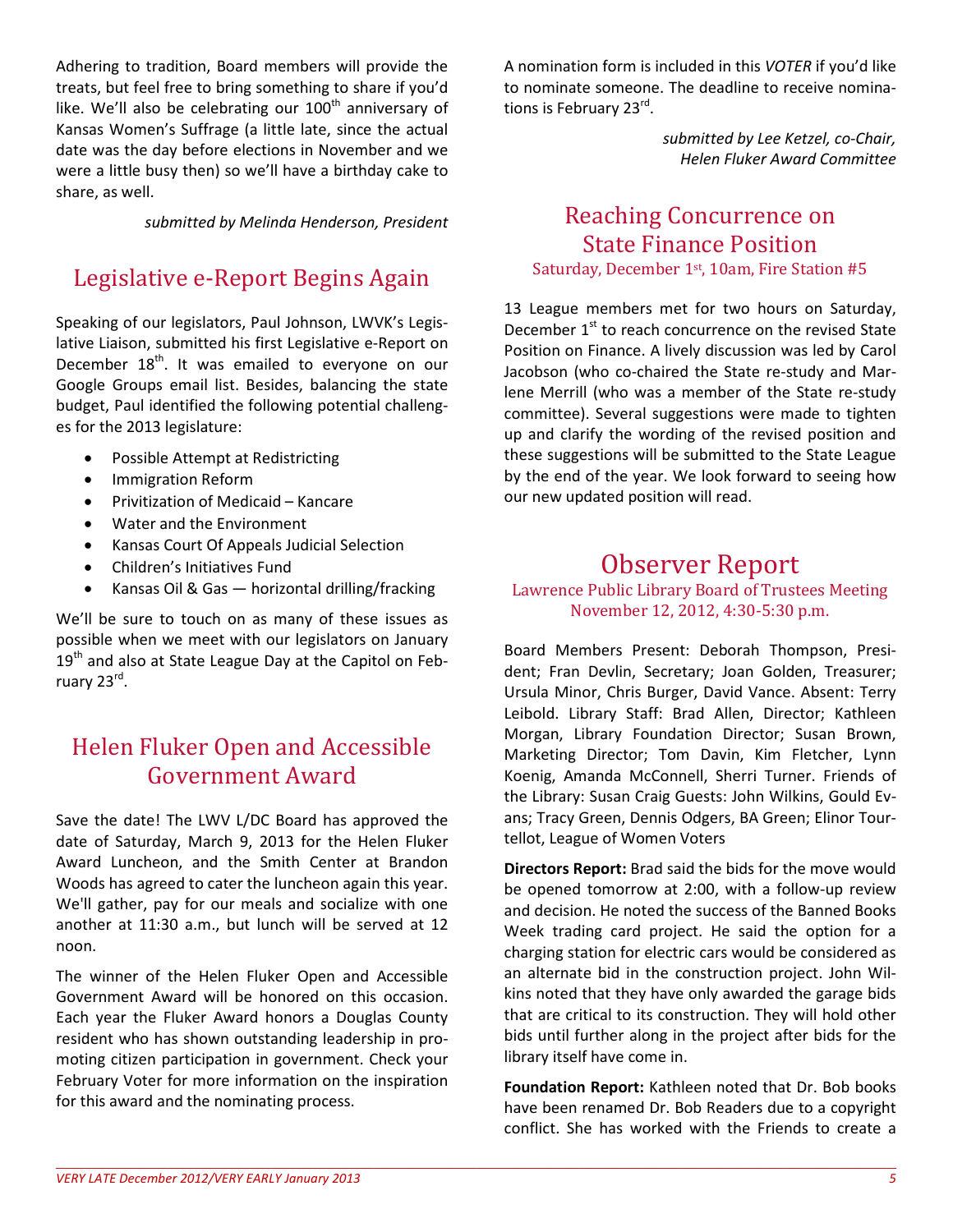joint Friends/Foundation annual giving letter which will go out soon. The Sara Paretsky after-hours fundraiser netted about \$20,000. After hours was a great success, making \$19,700.

**Friends of Library Report:** Susan Craig said the Friends Board had held some special meetings to plan their strategy during the upcoming move. They will store boxed books in a trailer parked in the loading dock area at 700 New Hampshire (the former Borders Building) rather than paying for off-site storage. Friends are hosting a staff salad luncheon on December 6. They will be holding a soup supper reception for volunteers in January. The spring sale will be at the fairgrounds in buildings 1 and 2, and use of the space was generously donated.

#### **Renovation update:**

- **Parking garage:** John Wilkins said the parking garage bids would be on the city commission agenda. The bids are under \$300,000. Construction work will start around December 13. Initial work will be on site utilities with excavation for the garage coming toward the end of December or early January. The upper level of the garage remains as an alternate bid to be funded by the city. Bids for that portion came in at \$850,000, under the \$1 million estimate.
- **Move:** Brad noted that the move will take place in January and the library will close for approximately 2 weeks. The staff will load books onto carts and the moving company will transport the carts, furniture and equipment to the former Borders Building.
- **Percent for Art:** John noted that Dierk Van Keppel and John Shreve were selected to be the artists for the Percent For Art project. They will be working with Gould Evans and the Lawrence Cultural Arts. Commission to further develop the project.
- **Logs to Literature:** The city approved the Logs to Literature concept which will give artisans an opportunity to use the trees removed from the library site. Pieces created from the trees will be auctioned off with proceeds donated to the Friends of the Library.
- **Electronic lockers vs. service window:** Brad outlined a proposal that would replace the drive-up pickup window with a locker system. There would still be a drive-up book drop. There was much discussion about how the process would work. The board decided to table the discussion until the next meeting and asked Brad and staff to prepare a document providing more detail about process.

**6-month Library Director Evaluation:** Chris and David were appointed to the committee to complete Brad's 6 month evaluation. The board will hold an executive session at the December meeting to discuss the evaluation as a group.

*submitted by Elinor Tourtellot, League Observer* 

#### Observer Report Complete Streets Meeting November 26, 2012

League member, Alan Black, attended a meeting of the Complete Streets Committee on November 26, 2012. Charlie Bryan of the Lawrence-Douglas County Health Department is the organizer. The City has adopted a Complete Streets Policy.

The main topic of discussion was what form the Committee should take in the future. One idea is to have a small group officially created by the City, with its members appointed by the City Commission. It would make recommendations to the City Commission and staff. It might absorb the existing Bicycle Advisory Committee.

The other idea is to have a large non-profit organization open to any interested citizens. It could lobby the City on various proposals and issues and run advertisements. It could not include any members of the City staff.

Alan volunteered to serve on a small group that will discuss this matter and try to reach a conclusion. Some persons (Alan included) think it might be desirable to have both types of organization.

*submitted by Alan Black, League Observer* 

#### Land Use Committee Highlights November 2012 Meeting Saturday, November 10th, 7pm, 901 Iowa St.

The Land Use Committee met at 7:00 p.m. at the Community Mercantile on Saturday, November 10 to discuss planning issues on the next week's Planning Commission (PC) and City Commission (CC) agendas. The two main issues were the annexation and rezoning of the proposed recreation center, dubbed "Rock Chalk Park," that the City and the KU Endowment Association are currently planning. Also on the Agenda under "Miscellaneous" was the Long range Planning Work Program, the annual planning report, and proposed schedule for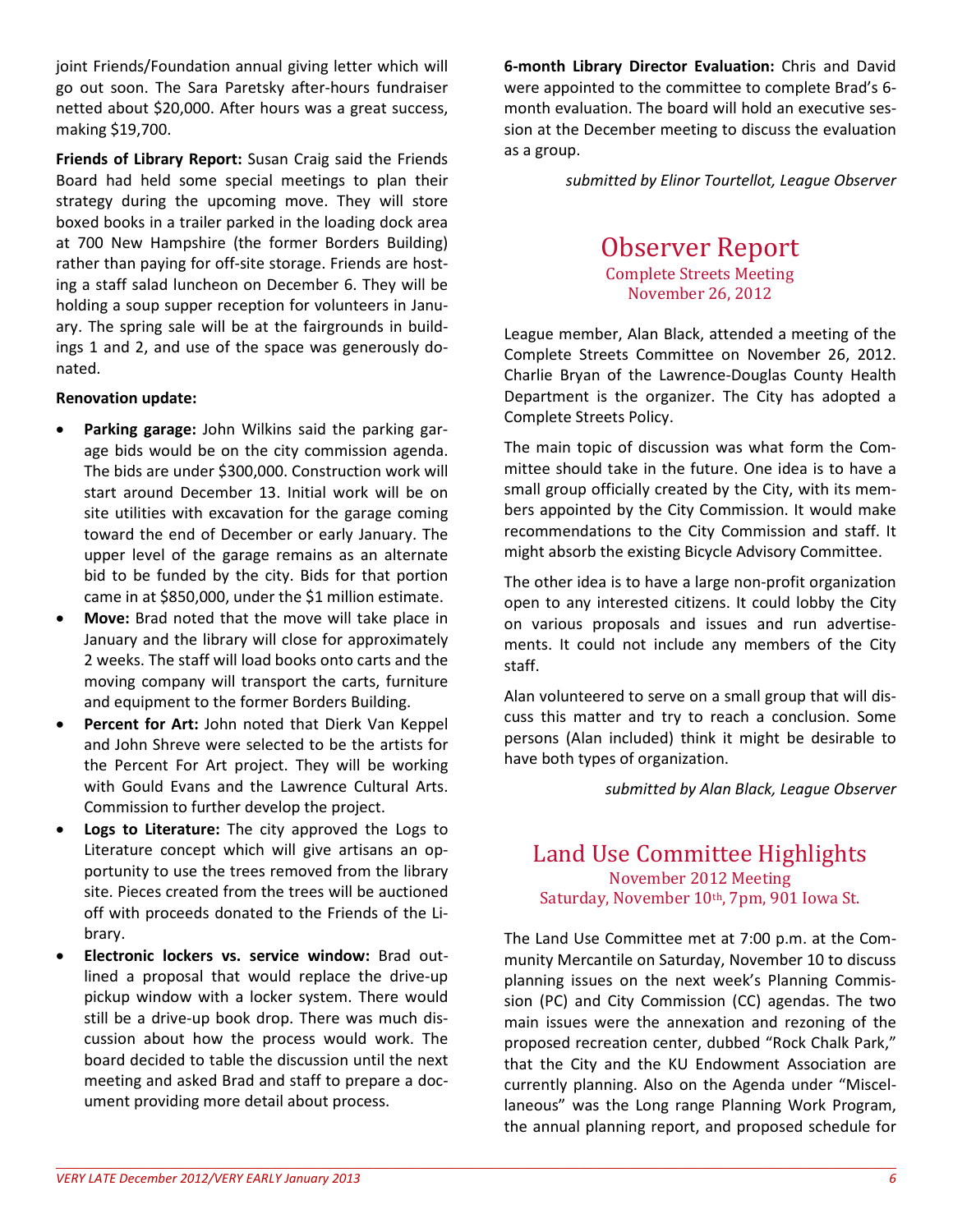next year. A third Miscellaneous item was introduced at the meeting to reconsider the commercial rezoning for the 140-acre tract west and north of the intersection between K-10 and 6th Street by the lawyer for the applicant, which project the CC abandoned when the new Rock Chalk Park proposal surfaced. In this current November meeting we sent two letters: one to the PC and one to the CC. The CC had the issue of considering the Recreation Center on its November 13 meeting—the one item on its Regular Agenda.

Background: For about a year the City had been considering creating a major sports recreation center of about 40 acres called the "Sports Village" as part of a 140 acre tract located immediately adjacent and north and west of 6th Street and the K-40 intersection. This north 40 acre tract was to be donated to the City by the owner and the southern 100 acres was to be zoned to a new privately-owned retail community commercial district, CC600, that would be intermediate in intensity between the Regional Shopping District and the CC400 District but conditioned here to limit its retail uses and size.

Item No. 2A and 2B, the annexation and rezoning to GPI (General Public and Institutional Use District). When the KU Endowment Association (KUEA) then came up with a new plan for a joint City-KU recreation center located immediately east of K-10 and north of the Mercato Shopping Center (currently undeveloped) the City Commission abandoned the original plan and rezoning for the Sports Village to turn its attention to the new proposal, now dubbed "Rock Chalk Park." This new proposal surrounds the City-owned Baldwin Creek Park and, not including the park, would be a total of approximately 110 acres. According to two letters sent from the KUEA to the City attached to the CC November 13 Agenda, of the 90-acre southern tract there would be one approximately 5-acre parcel to be owned by the City for a new enclosed recreation center plus eight outdoor lighted tennis courts and 5 miles of trails. The remainder would be devoted to KU sports projects. The development of the entire project, including streets, parking and utilities, bidding and oversight would be done by "Bliss Sports" owned by Thomas Fritzel. Maintenance of the streets, accessways, landscaping, infrastructure (essentially most of the entire project) would be the responsibility of the City. Before the project would begin the City would pay the KUEA 25 million dollars.

Our letter to the PC regarded the rezoning of the 110 acres for the Rock Chalk Park and mainly concerned the environmental impacts of the project. Because the 110acre site is north of a small residential area wedged between it and the Mercato Shopping Center, we asked that rezoning be deferred until the December PC Agenda so that the Special Use Permit needed for this use (on the December PC agenda) be considered jointly with the rezoning in order to apply the needed conditions to lessen the impact on surrounding areas. We also asked that the residential land to the south be studied because it would act as a transitional area. In addition, the environmental effects of this sports center would need to be reduced as much as possible. Examples were the need to minimize the amount of impermeable surface, creating walking trails with natural surfaces rather than paving, preserving the trees, and avoiding structures and uses that would encroach on the stream and forest. OUTCOME: the PC approved the annexation and rezoning to GPI for the two Rock Chalk Park tracts without conditions.

Our second letter was to the City Commission on their consideration of the proposed Rock Chalk Park which was to be their main Agenda item the next day. We based our letter on the two letters sent to the City by the President of the KU Endowment Association ( KUEA) which described their proposal for creating this joint City-KU project. Their first letter outlined their proposal and the separate roles of the City and the KUEA, as described above. Our concerns centered around the disparities in the City's benefits and its obligations. Apparently KU would own and control most of the project, but the City would be responsible for maintaining it (and probably policing it); i.e., the streets, accessways, utilities, all other infrastructure, "all professional fees and services associated with improvements," and landscaping. One of our concerns (among many) was that should the City assume the maintenance of these features, the construction standards and conformance to them would be critically important; i.e., the higher the standards, the less would be the maintenance costs.

Consequently, we included many questions in our letter to the CC concerning several features of the KUEA proposal that we felt were not adequately answered, such as: what happens to the northwestern vacant and unplanned 19 acres; will the City continue to own Baldwin Creek Park and what happens to it (the park protects the stream); what construction standards will be required for the streets and accessways; will the City have veto power over the construction standards; will the City-appointed "construction monitor" have veto power; will all construction have to meet City codes and standards, and how will this be determined and en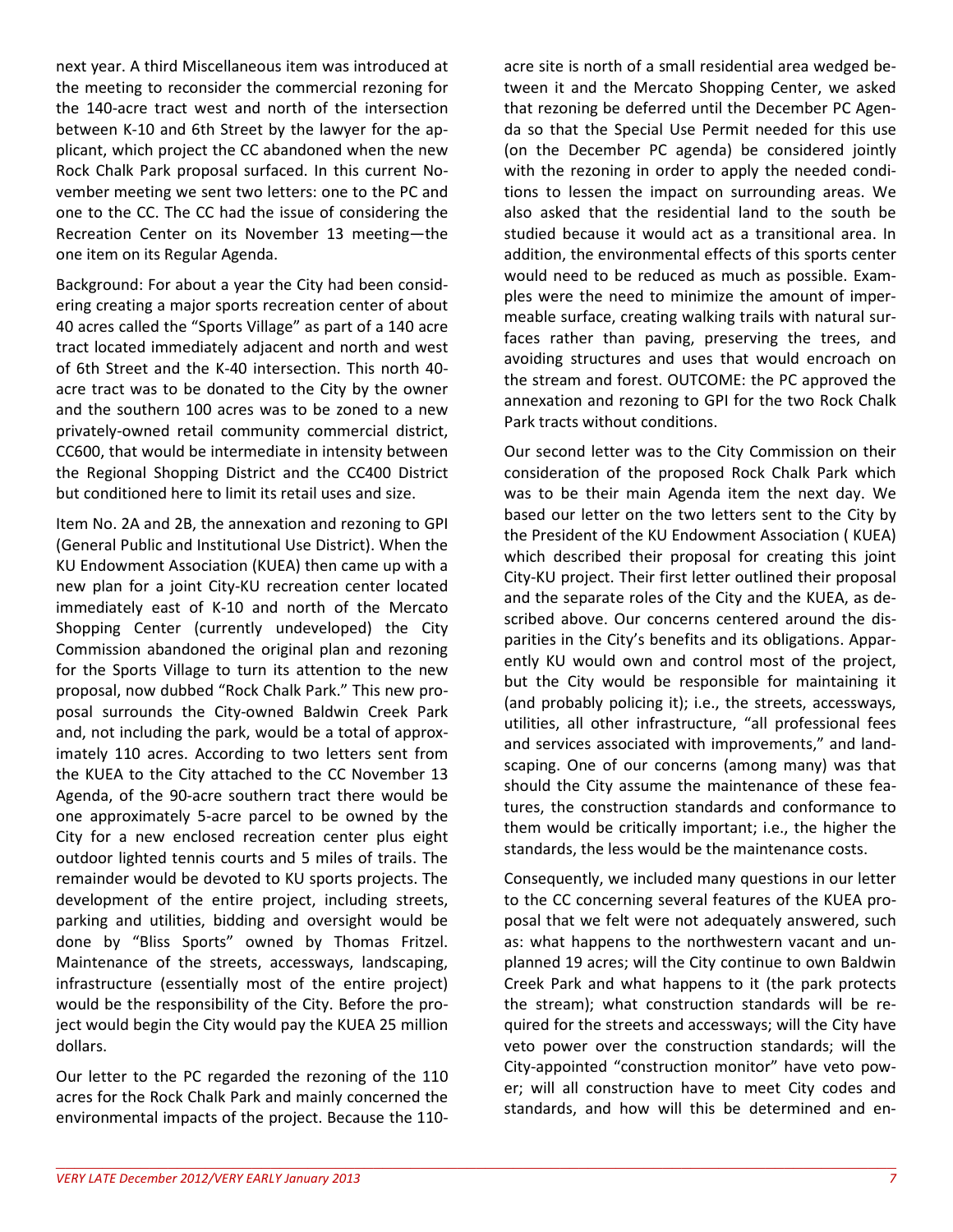forced? OUTCOME: the CC approved continued consideration of this project.

Miscellaneous Item 3 was the one additional unexpected item on the Planning Commission Agenda. This was a verbal request by the lawyer for the owner of the previously-considered Sports Village and 100-acre commercial site which the city had returned to the Planning Commission for reconsideration after essentially abandoning the Sports Village proposal. Horizon 2020 had originally designated this area for industrial use. The 140-acre property had not been officially changed from this original status by the CC, and therefore maintained that designation. The lawyer's appeal to the PC was to ask the CC to re-send the 140-acre tract to the PC for reconsideration. OUTCOME: the PC voted in favor of this request 5-4. (The CC may or may not respond.)

*submitted by Betty Lichtwardt, LUC member* 

#### Land Use Committee Highlights December 2012 Meeting Saturday, December 8th, 7pm, 901 Iowa St.

The December Land Use Committee met as usual at the Merc, on Saturday, the  $8<sup>th</sup>$  at 7:00 p.m.

Two items of note were discussed at the meeting, which was also attended by a resident from the Diamondhead neighborhood.

ITEM NO 4C: SPECIAL USE PERMIT (SUP), RECREATION CENTER; W. 6TH ST & K-10 HWY:

"Consider a Special Use Permit and Institutional Development Plan for development of General Entertainment and Spectator Sports, Active Recreation, and Outdoor and Participant Sports & Recreation uses on approximately 90 acres located in the NE quadrant of the intersection of W. 6th St/Hwy 40 & Kansas Hwy 10 (K-10)."

We wrote a letter to the Planning Commission (PC) about the development and management arrangements which, in addition to sporting programs, would also be open to special events. Because the use schedule for the Rock Chalk Park, except for the City-owned Recreation Center, would be in the hands of a private entity, possibly for profit, we anticipated that the special events might take precedence over the sports activities. Some of our concerns included:

If an amphitheater is constructed, it should not be in the city-owned Baldwin Creek Park.

Some special event uses listed in the SUP could be very damaging and disruptive to the natural outdoor area and we asked that these types of events not be included in the SUP. These events included: "Racing and vehicle exhibitions: BMX and Motorcross *(or motocross)* racing, truck and tractor pulls, etc." These types of events could be very destructive, especially motocross racing.

These additional event uses were being left for the City Commission (CC) to decide. Although not a required process, we asked that these be referred to the PC for advice first.

Last, we asked for a condition that the Parks and Recreation Department be responsible for creating the trails to be included in the Baldwin Creek Park, and that they be walking trails with a natural surface rather than multi-purpose and paved.

We also attached the letter that we had sent to the City Commission on November 13 regarding the proposed Rock Chalk Park. Our letter was a list of questions concerning the arrangements that had been described in the two letters from the University of Kansas Endowment Association regarding their proposal for its development.

OUTCOME: The Planning Commission voted 6-3 to accept the SUP without modification and forward it on to the City Commission. We'll be in touch with the City Commission about our concerns.

The second issue(s) we discussed and wrote a letter on were three items related to the proposed LANGSTON HEIGHTS ADDITION (north and east of Langston Hughes Elementary School):

ITEM NO 5A: PRELIMINARY PLAT, ITEM NO 5B: Z-12- 00229 UR (Urban Reserve) District to RM12D (Multi-Dwelling Residential) District; 8.333 acres, ITEM NO 5D: Z-12-00232 UR (Urban Reserve) District to RM12 (Multi-Dwelling Residential) District; 10.025 acres

Our main concern was the effect this multiple family housing would have on the future development of the adjacent vacant land to the south of this tract. If multiple family developed to the north, we believed it predictable that this land also would become multiple family and not attractive for families with children. Because of the proximity that these two tracts have to Langston Hughes Elementary School, we believed that this would be very poor urban planning and a serious waste of potential that these two properties would have to reduce automobile use and utilize these valuable areas for encouraging families to live within walking distance to the school.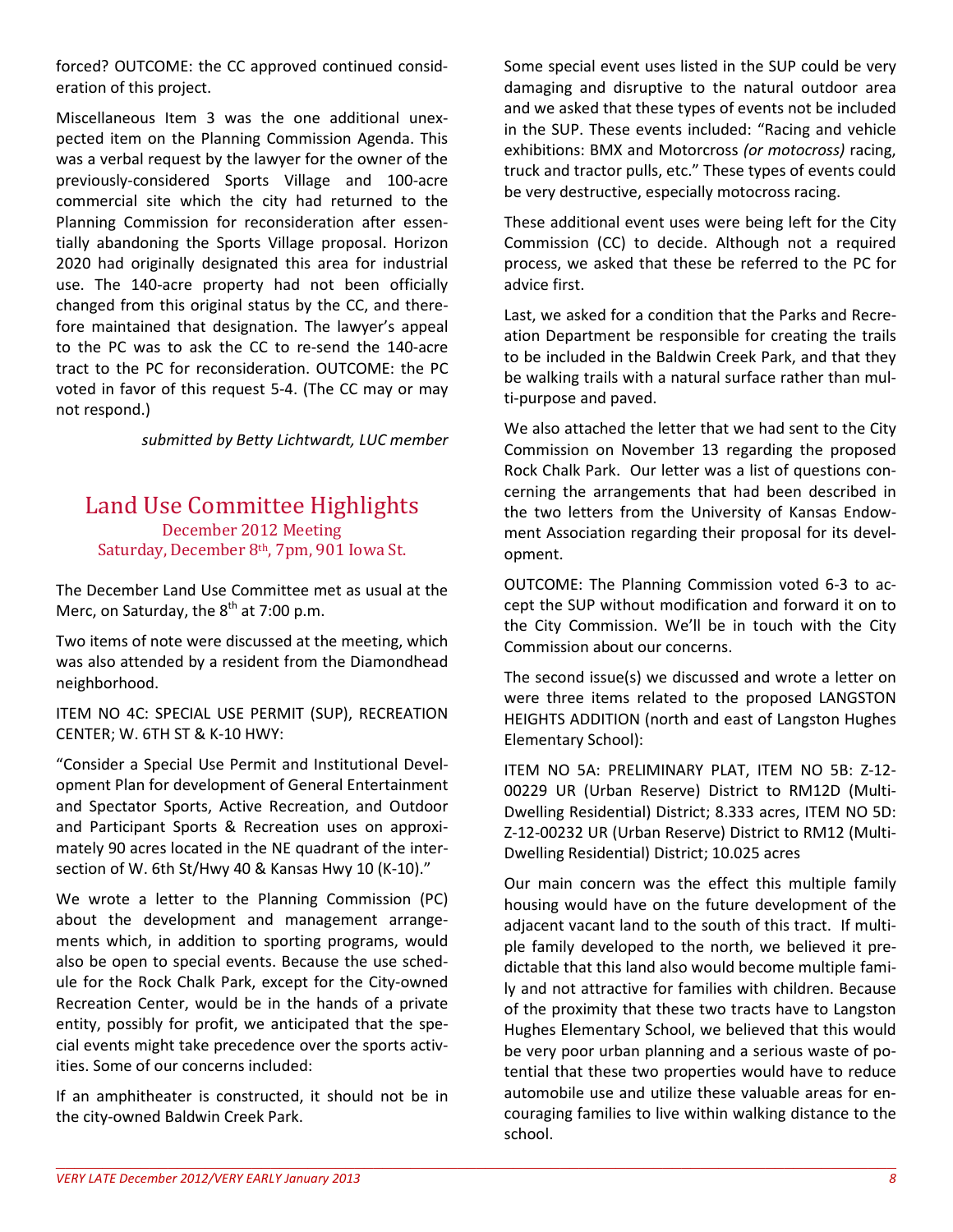We also expressed our reasoning that this type of poor urban planning is not uncommon in Lawrence because some serious deficiencies in our Land Development Code lead to the interpretation of our Comprehensive Plan (CP), *Horizon 2020*. For example:

- The multiple family districts do not specify housing type.
- The only distinction in our (CP) in the designation of residential areas is based on density (number of living units per acre). Because of the long-standing interpretation of our CP, it is possible to allow all types of multiple family units from tall apartments to duplexes in order to achieve the gross densities that are typical for detached single family housing. Therefore, the density designation in our CP is not an appropriate prediction of use.

League President, Melinda Henderson, spoke to these items at the Planning Commission, stressing that this type of planning eliminates the essential predictability that homeowners need to be able to have confidence in the stability and future of their neighborhoods when they make the substantial investment for living in a community. It tends to reduce the trust needed for a growing and thriving city to attract new residents. Additionally, the future of our city depends on good urban planning, of which this is not an example.

We felt that the Diamondhead residents had a good handle on the traffic flow problems that would be created by this development: basically high density neighborhood traffic would have to exit through a lowdensity residential neighborhood to reach an arterial, rather than the reverse. They asked for a one-month deferral to try to work something out with the developer (League supported the deferral). OUTCOME: the PC granted the deferral.

*submitted by Melinda Henderson, LUC member* 

## State League Day at the Capitol

League Day at the Capitol is set for Feb 13, 2013 at the same site as last year — the Kansas Bar Association in Topeka — from 9am-2:30pm. We'll invite our legislators to lunch at noon (the state league will cover the cost of legislators' lunch). The price for members and other guests is being determined but is estimated to be around \$25 for the day and includes morning continental breakfast, lunch and the other parts of the event. Speakers will be announced later.

If you're interested in attending, please contact Melinda at: league@sunflower.com.

## Update on Review of Local Position on Low-Income Housing

**Background**: League decided to review its position on Low-Income Housing as an outcome from the 2012 Annual Meeting in April. This position was approved in 1975 and updated in May 2004 and supports:

- Housing for low-income households in Lawrence and Douglas County
- A representative Housing Authority analyze low- and moderate-income housing needs and plans to meet them
- City conservation policies and housing rehabilitation assistance in older neighborhoods.

On September 8, 2012, Board Member James Dunn facilitated the first meeting (open to the public) which reviewed this policy. Local expert, Margene Swarts, from the City of Lawrence Development Services Department, educated attendees on the issues surrounding this position. Ms. Swarts addressed the city's role and what the community has done in the area of affordable housing in Lawrence, including: 1) the city utilizes funds to support community agencies in this effort, 2) the city supports programs through funding that provide rental assistance to low-income groups, 3) the city has a weatherization program to assist households that meet required income guidelines. The Development Services Department works with entities in the community that focus on ways the city meets the housing needs of the community.

**Review and Study Status:** In addition to the aspects of the League position already cited, we will sponsor a series of meetings (again, open to the public) that highlight these key components of our position:

- Compulsory periodic inspection of all rental units
- A truly minimum housing code that is periodically reviewed
- Some method of inspection to ensure that all residential properties, when ownership is transferred, are in conformance with the minimum housing code.

In January (date, time, place TBA) we will review the topic of rental property inspections with Code Enforcement Manager, Brian Jiminez, which is timely as the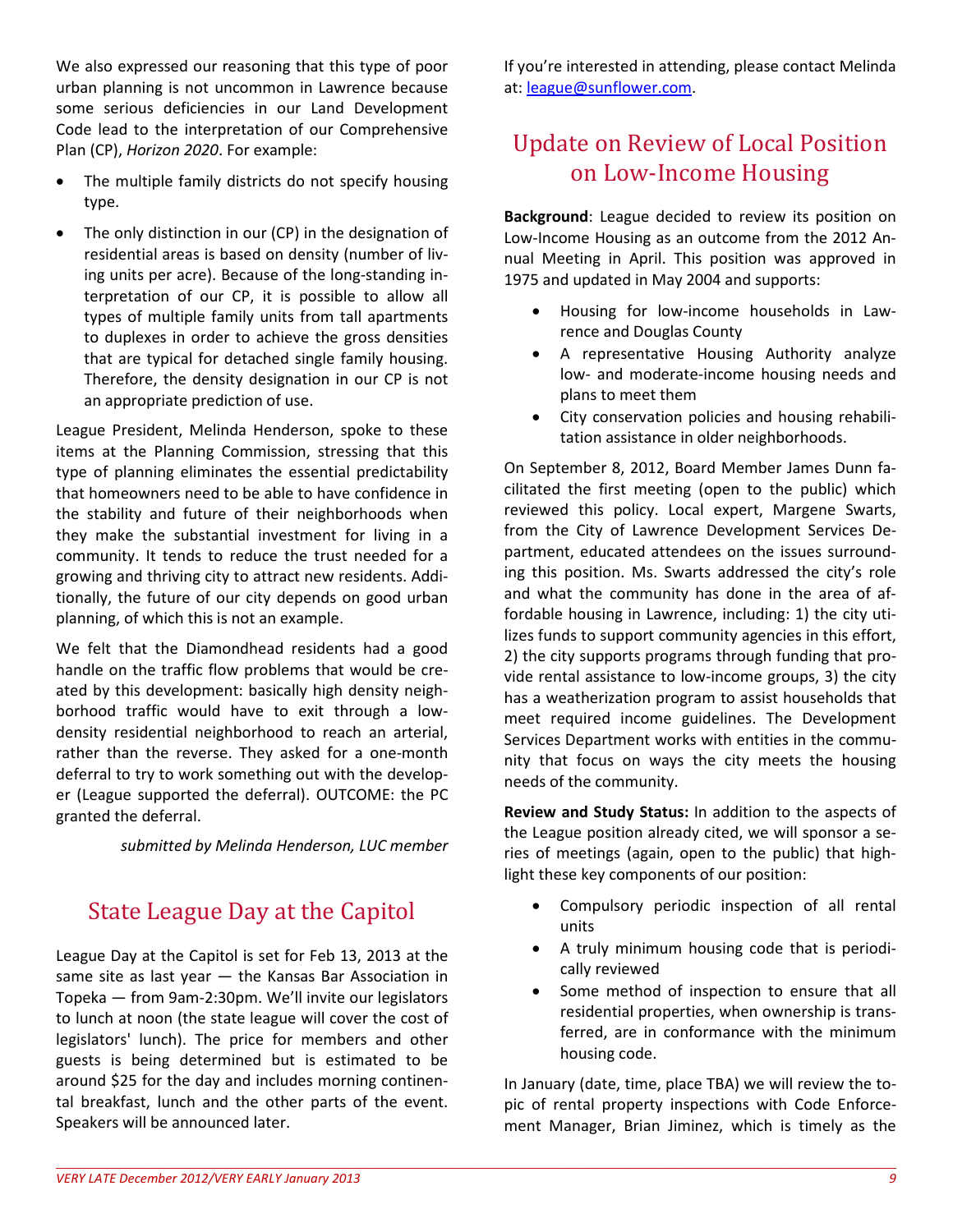Lawrence City Commission has been addressing this issue recently. Additionally, the city will hold a public forum at 4pm on January  $7<sup>th</sup>$  at City Hall to discuss expansion of their rental licensing and inspection program.

In February (date, time, place TBA) we will have a follow-up program on the various affordable housing programs available in the community. Discussion from the September meeting prompted questions about what types of affordable housing programs exist in Lawrence and the funding sources for those programs. Following is a list of those programs and funding sources to use as background information as we continue to review our policy:

#### **Public Housing Programs in Lawrence:**

*Family Housing Units:* Edgewood Homes and other scattered sites: 218 *Elderly Housing Units:* Babcock Place and Peterson Acres I and II: 153 *Multi-Family:* Clinton Place: 58

#### **Tenant-Based Programs in Lawrence:**

*Section 8 Housing Choice Voucher Programs:* 732 total voucher units allocated *Home Tenant-Based Rental Assistance (TBRA):* 60 *TBRA Programs (estimated):*  Building Independence: 4 Supportive Housing Program: 6

#### **Total: 1231**

**Other Housing Providers in Lawrence and their Designation (2009 source):**

*ARO Independent Living (Disabled):* 20 *Cottonwood Estates I (Disabled):* 3 *Cottonwood Estates II (Disabled):* 6 *Prairie Commons (Elderly):* 128 *Prairie Ridge Place Apartments:* 100 *Tenants to Homeowners (Disabled):* 15 *Vermont Towers (Elderly/Disabled):* 60 *Westgate Apartments (Family):* 72 *Wyndam Place (Elderly):* 54 *Laurel Glen Apartments (Family):* 88

#### **Total: 546**

**Other Housing Providers in Douglas County and their Designation (2009 source):** 

#### **Baldwin City:**

*Baldwin City Villas (Elderly):* 32 *Firetree Villas (Elderly):* 12 *Silvertree Retirement Village (Elderly):* 4 *Vintage Park (Elderly):* 32

#### **Eudora:**

*Pine Crest I (Elderly):* 40 *Pine Crest II (Elderly):* 36 *Pine Crest III (Elderly):* 36

#### **Total Douglas County: 192**

*submitted by Milton Scott, LWV L/DC Vice-President* 

## Is it time for a national conversation on gun control and mental health?

In light of the recent tragedy in Newtown, Connecticut, we have updated our website to provide a link to the League's national position on gun control. There has been an active discussion on the National Leader's List about what League can do, centering around three main issues: gun control, mental health and a culture of violence. Reading our positions is a start:

LWV National Position on Gun Control: http://lwv.org/content/gun-control

LWV National Position on Health Care (includes mental health): http://www.lwv.org/content/health-care

Additionally, LWV President, Elisabeth McNamara, issued this statement on December 20<sup>th</sup>:

Looking Ahead in Troubled Times: http://lwv.org/blog/looking-ahead-troubled-times

We await more direction from National after the first of the year. If you're interested in League addressing this issue at our local level, please contact Melinda at: league@sunflower.com and let her know how you'd like to help facilitate some action locally.

#### Thank you for your contribution!

Many of you reading this edition of the *VOTER* have received our annual fundraising campaign letter in the mail. **A BIG THANK YOU YOU** to everyone who has contributed thus far. After paying state and national permember-payments from our dues, we only realize a profit of \$6.00 per individual member (\$5.75 per household member) to contribute to all of our expenses throughout the year and have to rely heavily on fundraising to balance our budget. That's why our fundraising drive is so important. If you haven't contributed yet, but would like to, you can use the form at the end of this *VOTER*.

 $\_$  , and the set of the set of the set of the set of the set of the set of the set of the set of the set of the set of the set of the set of the set of the set of the set of the set of the set of the set of the set of th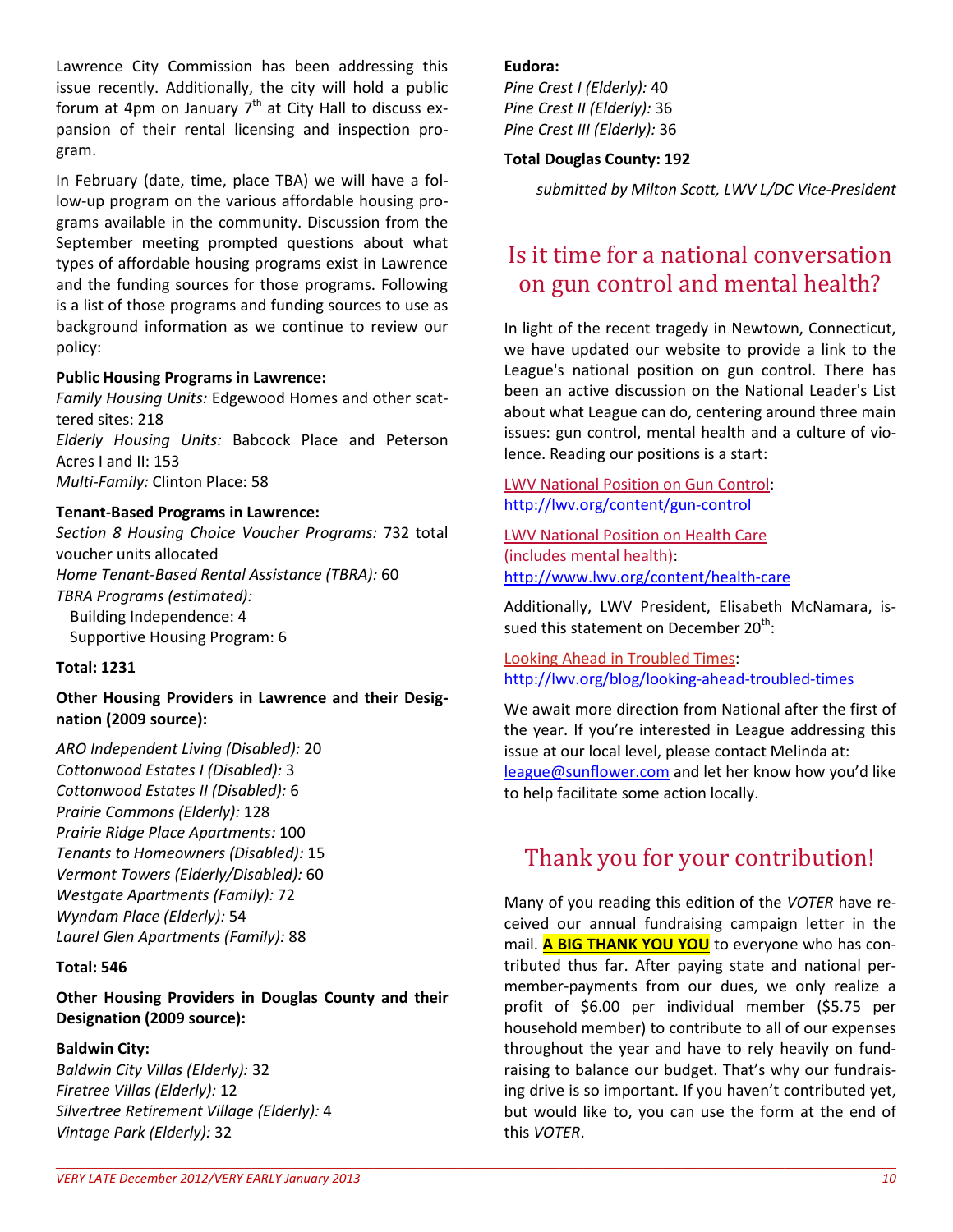

## **Helen Fluker Open and Accessible Government Award Nomination Form**

| Name of Nominee                     |       |
|-------------------------------------|-------|
| Title/Organization (if applicable): |       |
| Address                             |       |
| Telephone                           | Email |

## **Nominating Criteria:**

**The nominee must be a Douglas County resident over age 18, and their efforts (volunteer or as an extension of their work duties) must have promoted improvement in government. They could have accomplished this in a variety of ways, such as attempting to increase citizen participation in government; educating the public about an issue; working toward more "open" government; or otherwise being involved in ways which represent the principles that lead to better political decision-making.** 

Please indicate below or attach a statement explaining why you feel this nominee should be considered for the Helen Fluker Open and Accessible Government Award. Please feel free to attach up to three additional sheets to this form.

\_\_\_\_\_\_\_\_\_\_\_\_\_\_\_\_\_\_\_\_\_\_\_\_\_\_\_\_\_\_\_\_\_\_\_\_\_\_\_\_\_\_\_\_\_\_\_\_\_\_\_\_\_\_\_\_\_\_\_\_\_\_\_\_\_\_\_\_\_\_\_\_\_\_\_\_\_\_\_\_\_\_\_\_\_\_\_\_\_\_\_\_\_\_\_

| Please date and sign the form and return to Helen Fluker Award Selection Committee • LWV L/DC • PO Box 1072 • Lawrence KS by<br>February 22, 2013. If you prefer to email your nomination, please send to <b>FlukerAward@lawrenceleague.com</b> . Thank you. |
|--------------------------------------------------------------------------------------------------------------------------------------------------------------------------------------------------------------------------------------------------------------|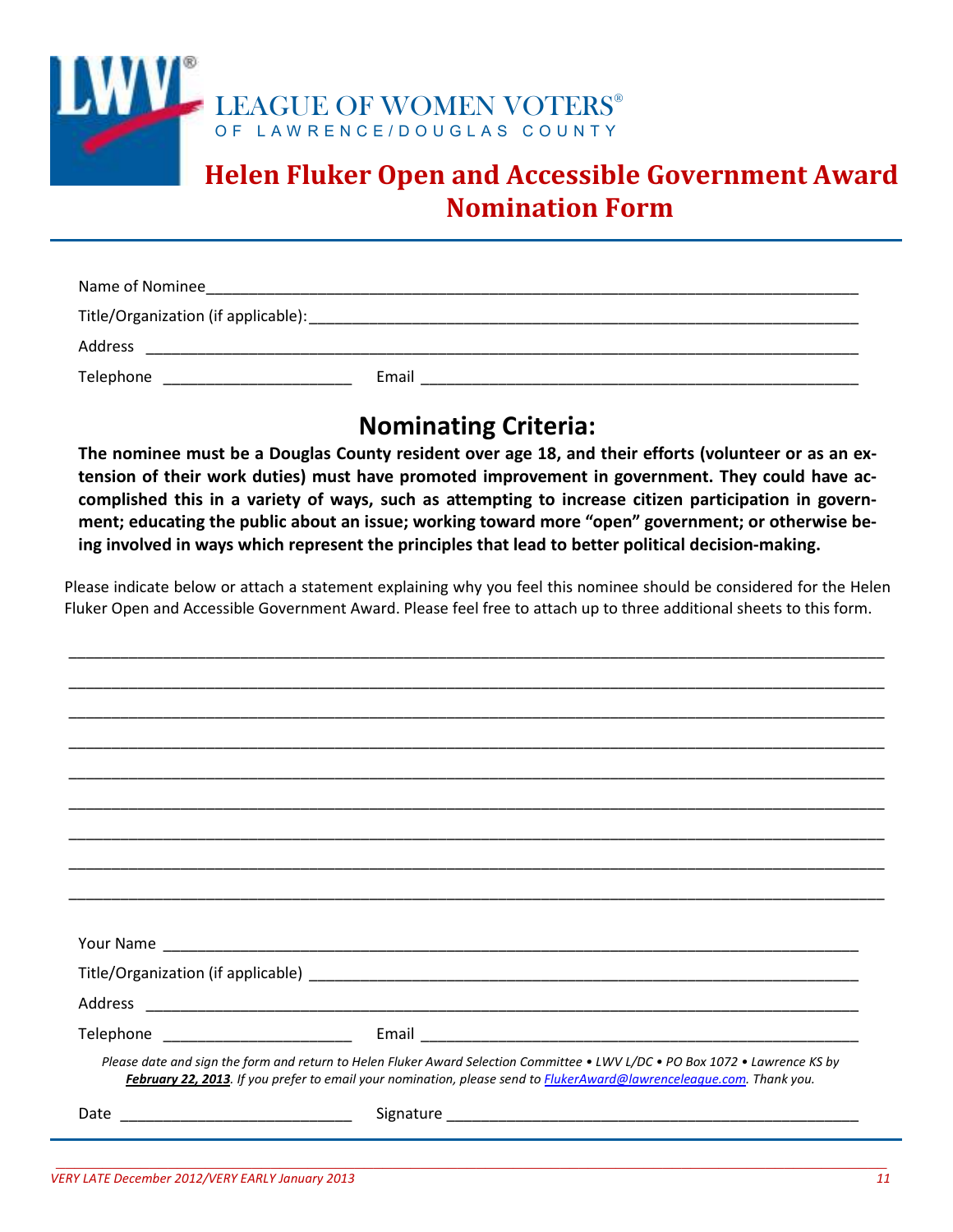(this page intentionally left blank for use for the Helen Fluker Open and Accessible Government Award nomination